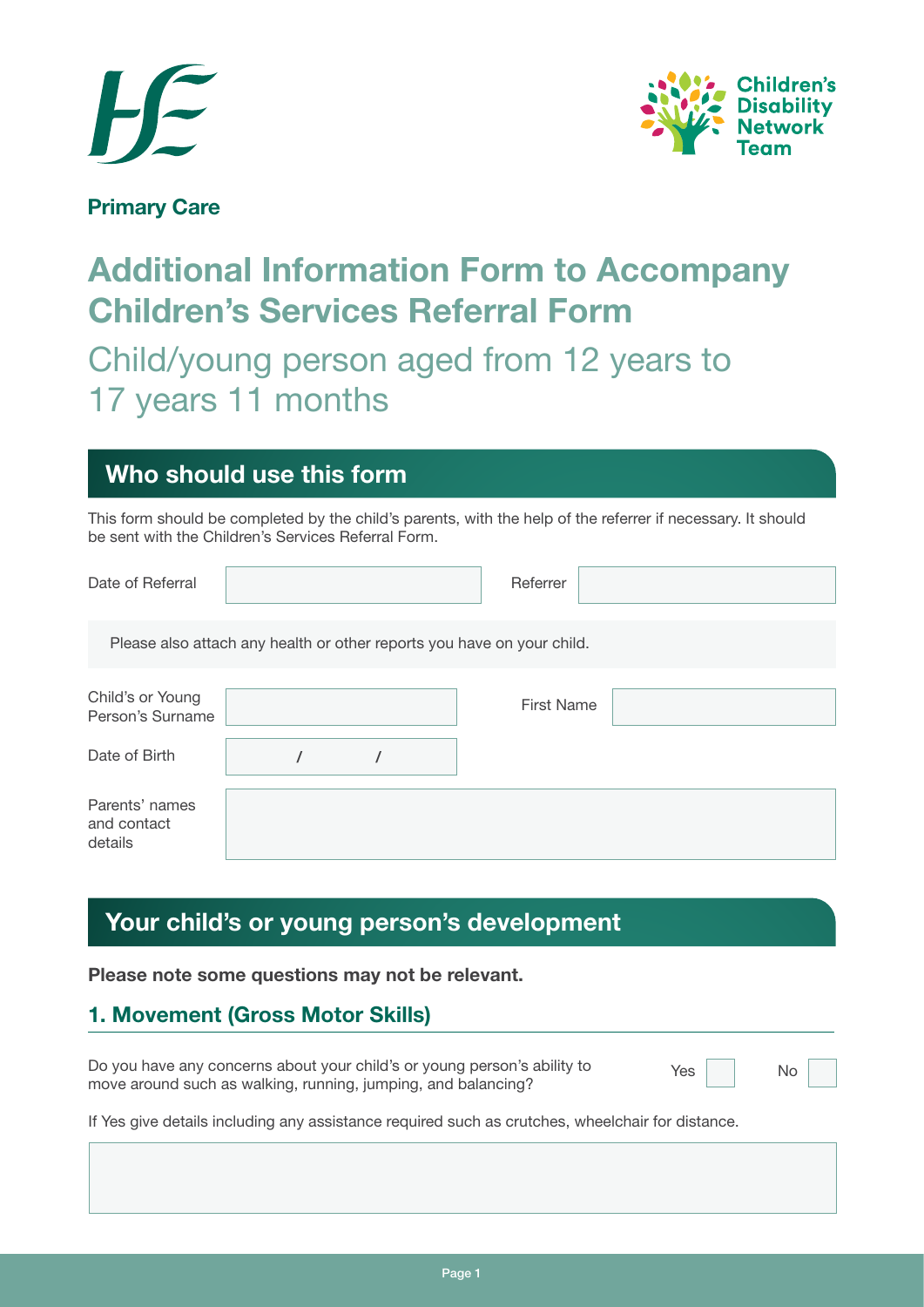How does their difficulty with moving impact on their ability to do everyday tasks e.g. leisure and social activities, washing, dressing?

| Have you noticed any recent changes in their ability to move or their level<br>of fatigue? | Yes | No |
|--------------------------------------------------------------------------------------------|-----|----|
| If Yes, please give details.                                                               |     |    |

Do you have any other concerns about their movement or gross motor skills?

### **2. Fine Motor and Hand Skills**

| Does your child or young person have difficulty using their hands such as | $Yes$ $\Box$                |  |
|---------------------------------------------------------------------------|-----------------------------|--|
| handwriting, using scissors, picking up small items, using computers?     | and the control of the con- |  |
|                                                                           |                             |  |

If yes, give details.

 $\Box$ 

## **3. Communication**

| Does your child or young person have difficulty expressing themselves<br>e.g. asking for help, describing events? | Yes | No |
|-------------------------------------------------------------------------------------------------------------------|-----|----|
| Do they have difficulty understanding people?                                                                     | Yes | No |
| Is it difficult to understand what they are saying?                                                               | Yes | No |
| Do they have difficulty going along with a conversation if the other person<br>changes the topic?                 | Yes | No |
| Do they have any difficulty with understanding jokes or phrases such as<br>'I'm only pulling your leg'?           | Yes | No |
| If Yes to any of the above questions please describe.                                                             |     |    |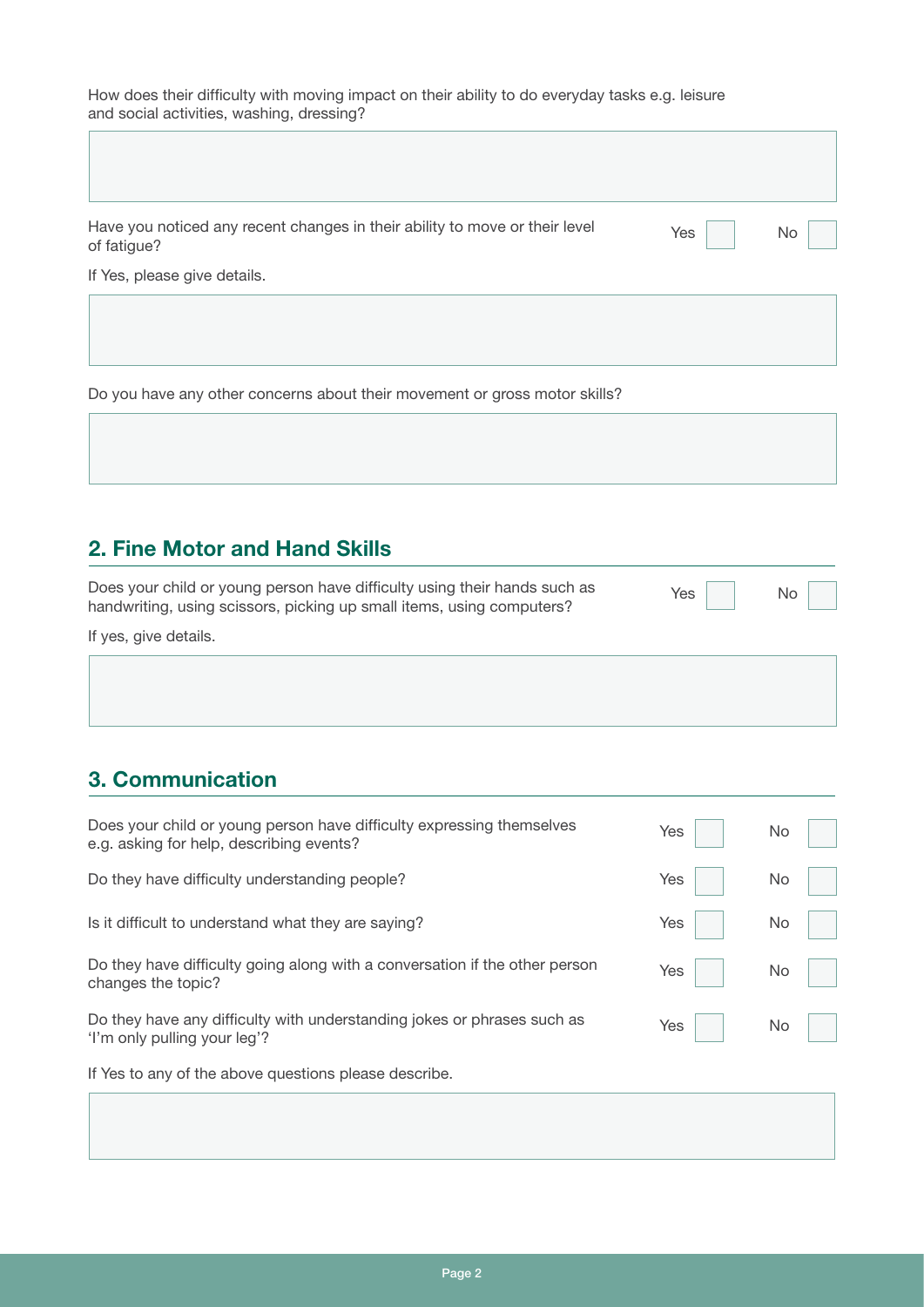| Do they use technology or a computer to communicate?                  | Yes | No |
|-----------------------------------------------------------------------|-----|----|
| If yes please give further information on technology or computer use. |     |    |
|                                                                       |     |    |
|                                                                       |     |    |
| Do they have any issues with their voice e.g. prolonged hoarseness?   |     |    |

Do you have any other concerns about their speech, language, communication and voice?

## **4. Social Interaction, Relationships and Leisure**

Do you have concerns about your child's or young person's ability to form and keep up relationships with others?

Yes

No

Please describe your concerns.

Please describe any leisure or sport activities they take part in.

## **5. Daily Living Skills**

#### **5A. Food and Drink**

| Do you have any concerns about your child's or young person's weight<br>or growth? | $Yes$ $\Box$ | No |  |
|------------------------------------------------------------------------------------|--------------|----|--|
|                                                                                    |              |    |  |

If Yes, give details.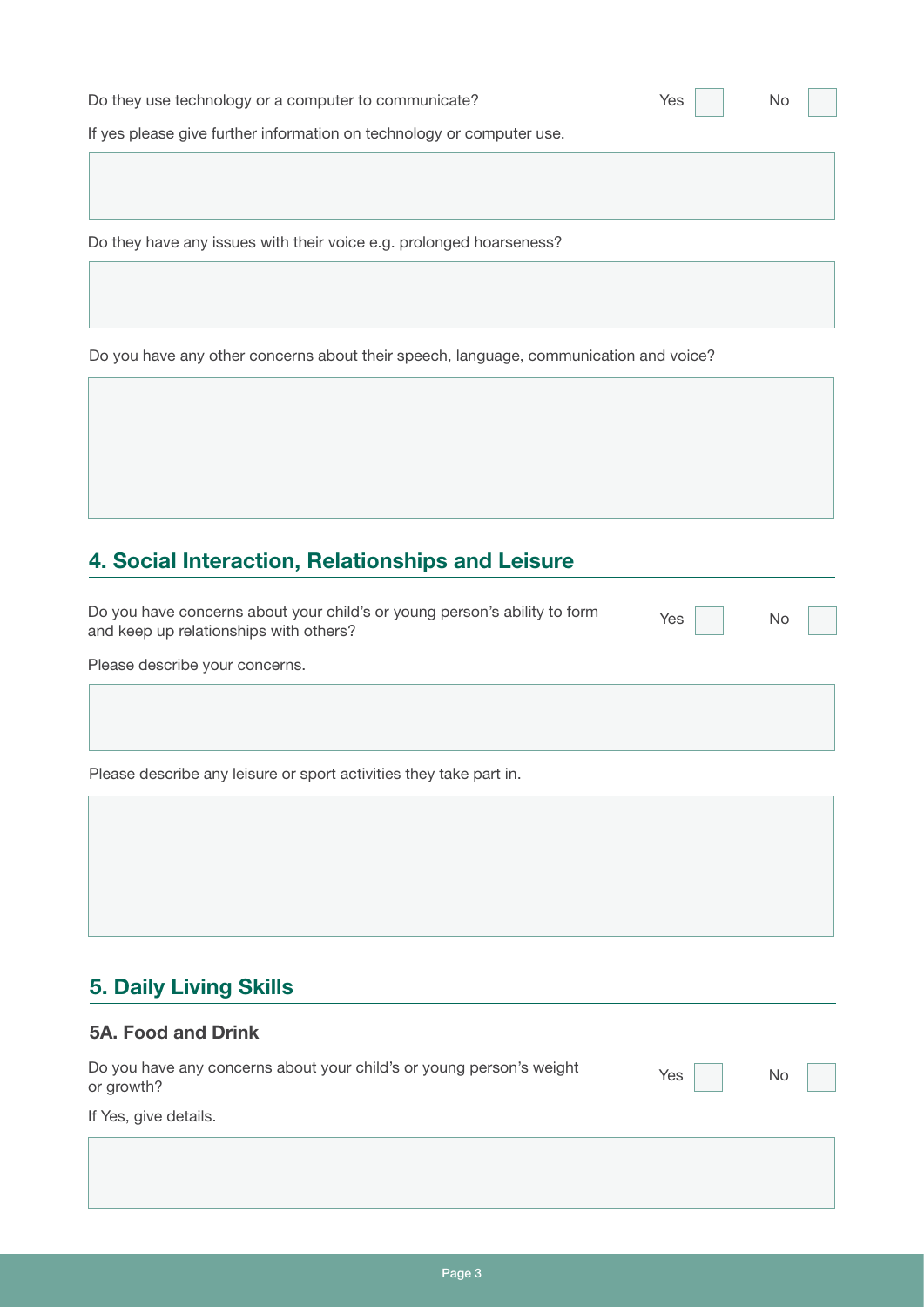| Do you have any concerns about how much food they eat or the range of | $Yes$ | No |
|-----------------------------------------------------------------------|-------|----|
| foods they eat?                                                       |       |    |

ī

If Yes, describe.

 $\mathcal{L}^{\text{max}}$ 

Describe their daily food, drinks and mealtime routine.

| Do you have any concerns about how they are eating drinking or swallowing? | Yes | No |
|----------------------------------------------------------------------------|-----|----|
| If Yes please describe.                                                    |     |    |
|                                                                            |     |    |
| Are mealtimes stressful?                                                   | Yes | No |
| If Yes, describe.                                                          |     |    |
|                                                                            |     |    |
| Are they on specialised drinks or foods?                                   | Yes | No |
| If Yes, give details.                                                      |     |    |
|                                                                            |     |    |
| <b>5B. Bowel and Urinary Habits</b>                                        |     |    |
| Are there any difficulties with toileting?                                 | Yes | No |
| If Yes, give details.                                                      |     |    |
|                                                                            |     |    |
|                                                                            |     |    |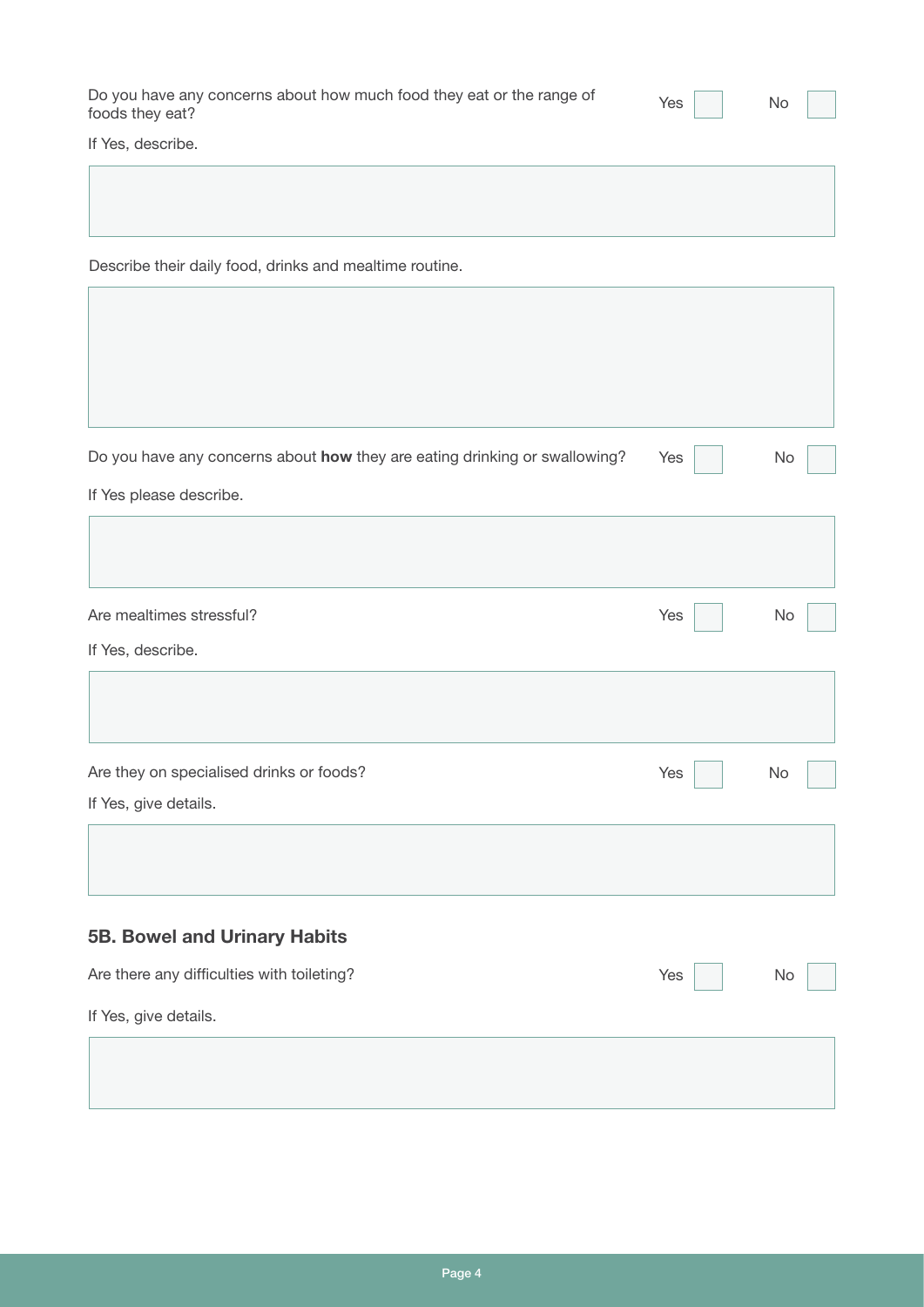#### **5C. Personal Care, Dressing and Independence**

**Do you have concerns about your child's or young person's ability to manage the following compared with others their age?**

| Dressing                                 | Yes | No | Undressing            | Yes | <b>No</b> |
|------------------------------------------|-----|----|-----------------------|-----|-----------|
| Washing                                  | Yes | No | Brushing teeth        | Yes | No        |
| Organising belongings                    | Yes | No | Getting ready for bed | Yes | <b>No</b> |
| Getting ready for school                 | Yes | No |                       |     |           |
| If Yes to any of the above give details. |     |    |                       |     |           |

#### **5D. Sleep and Rest**

| Do you have concerns about their sleep or ability to rest or relax?               | $Yes \mid \cdot \mid$ | $\mathsf{No}$ |  |
|-----------------------------------------------------------------------------------|-----------------------|---------------|--|
| Do they have difficulty initiating activities or appear lethargic or tire easily? |                       | Yes No        |  |
| If Yes to either of these questions, give details.                                |                       |               |  |

### **6. Behaviour and Emotions**

Have you concerns about your child's or young person's emotional wellbeing and behaviour?

| At home $\vert$               | At school | Out and about |
|-------------------------------|-----------|---------------|
| Please describe any concerns. |           |               |
|                               |           |               |
|                               |           |               |
|                               |           |               |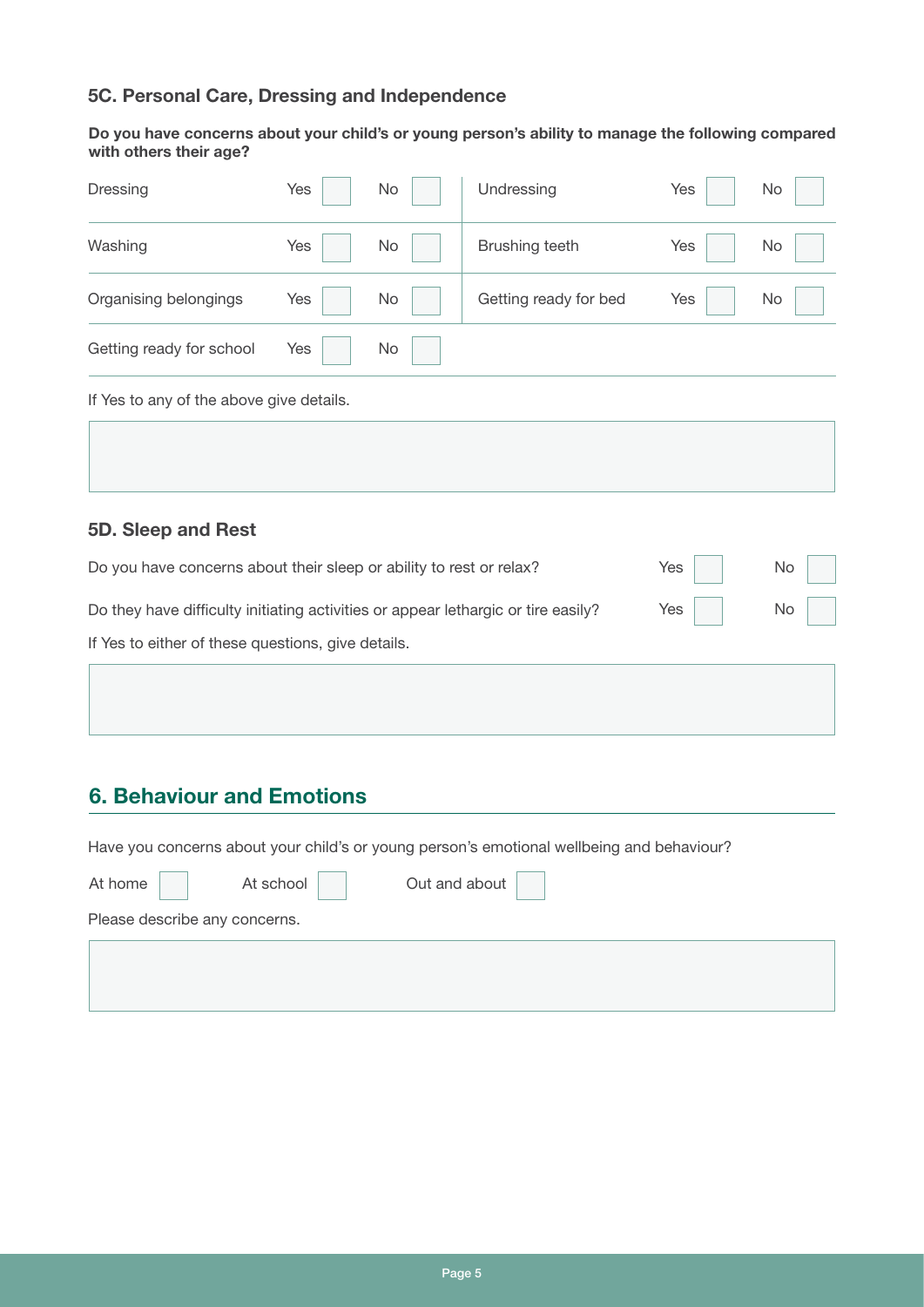#### **Do the following statements describe their behaviour and emotions? (Please tick the appropriate boxes)**

| Frequent prolonged outbursts<br>or meltdowns                                              |       | Aggressive                       |            |  |
|-------------------------------------------------------------------------------------------|-------|----------------------------------|------------|--|
| Avoids certain activities or people                                                       |       | Low mood                         |            |  |
| Clingy                                                                                    |       | Upset for seemingly minor things |            |  |
| Withdrawn/too quiet                                                                       |       | Doesn't like change              |            |  |
| Frustrated                                                                                |       | Worries a lot                    |            |  |
| If Yes to any of the above, how<br>often does this occur?                                 | Daily | Monthly<br>Weekly                | Less often |  |
| What impact does this have on them and on your family and what helps to prevent problems? |       |                                  |            |  |
|                                                                                           |       |                                  |            |  |

# **7. Learning**

| Do you have any concerns about your child's or young person's ability to learn?                                    | Yes | No  |
|--------------------------------------------------------------------------------------------------------------------|-----|-----|
| If Yes give details.                                                                                               |     |     |
|                                                                                                                    |     |     |
|                                                                                                                    |     |     |
| Has anyone expressed any concern about their ability to learn such as a<br>teacher, psychologist or family member? | Yes | No. |
| If Yes give details of the concern and who expressed it.                                                           |     |     |
|                                                                                                                    |     |     |
|                                                                                                                    |     |     |
| Are they having any difficulties keeping up with learning and school work?                                         | Yes | No  |
| If yes please give details.                                                                                        |     |     |
|                                                                                                                    |     |     |
|                                                                                                                    |     |     |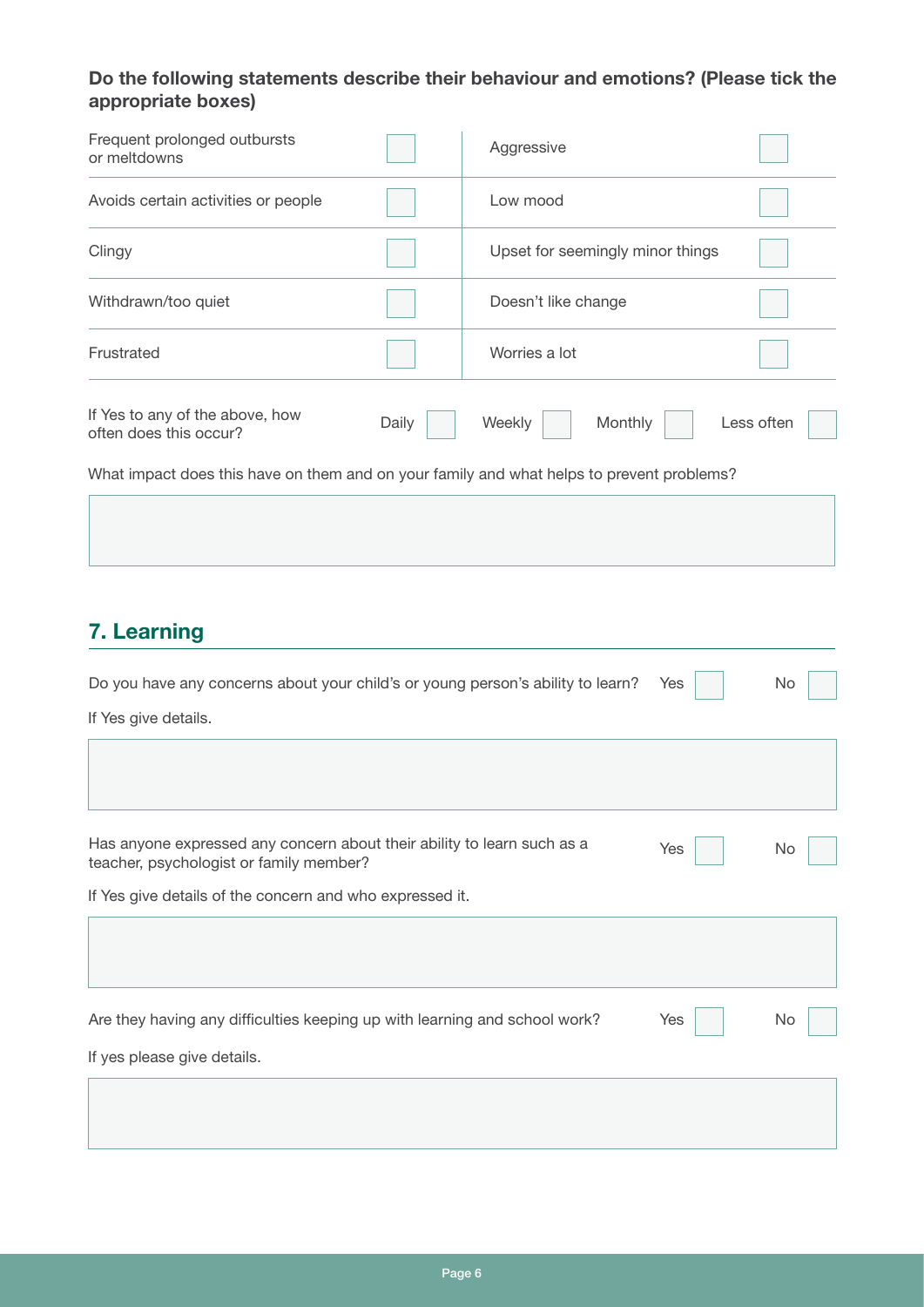Please enclose with this form copies of any school or psychology reports you have on your child.

| Do they have extra learning support in school such as SNA, | Yes | $\overline{\phantom{a}}$ No $\overline{\phantom{a}}$ |  |
|------------------------------------------------------------|-----|------------------------------------------------------|--|
| Special Education teaching?                                |     |                                                      |  |

If Yes give details.

### **8. Vision and Hearing**

| Does your child or young person have problems with eyesight or vision which<br>cannot be corrected with glasses? | Yes | No |
|------------------------------------------------------------------------------------------------------------------|-----|----|
| If Yes, give details.                                                                                            |     |    |
|                                                                                                                  |     |    |
|                                                                                                                  |     |    |
|                                                                                                                  |     |    |
| Do they attend a specialist service for their vision or hearing?                                                 | Yes | No |
| If Yes, give details.                                                                                            |     |    |
|                                                                                                                  |     |    |
|                                                                                                                  |     |    |

#### **9. Sensory Processing**

If you have concerns about your child's or young person's sensitivity to any of the following, either avoiding, getting annoyed with or seeking out, please tick:

| Noise  | Touch | Textures (such as fabrics) | Movements |
|--------|-------|----------------------------|-----------|
| Smells | Food  | .ights                     |           |

If you have ticked any of the above, please describe how this impacts on everyday life for your child and for you.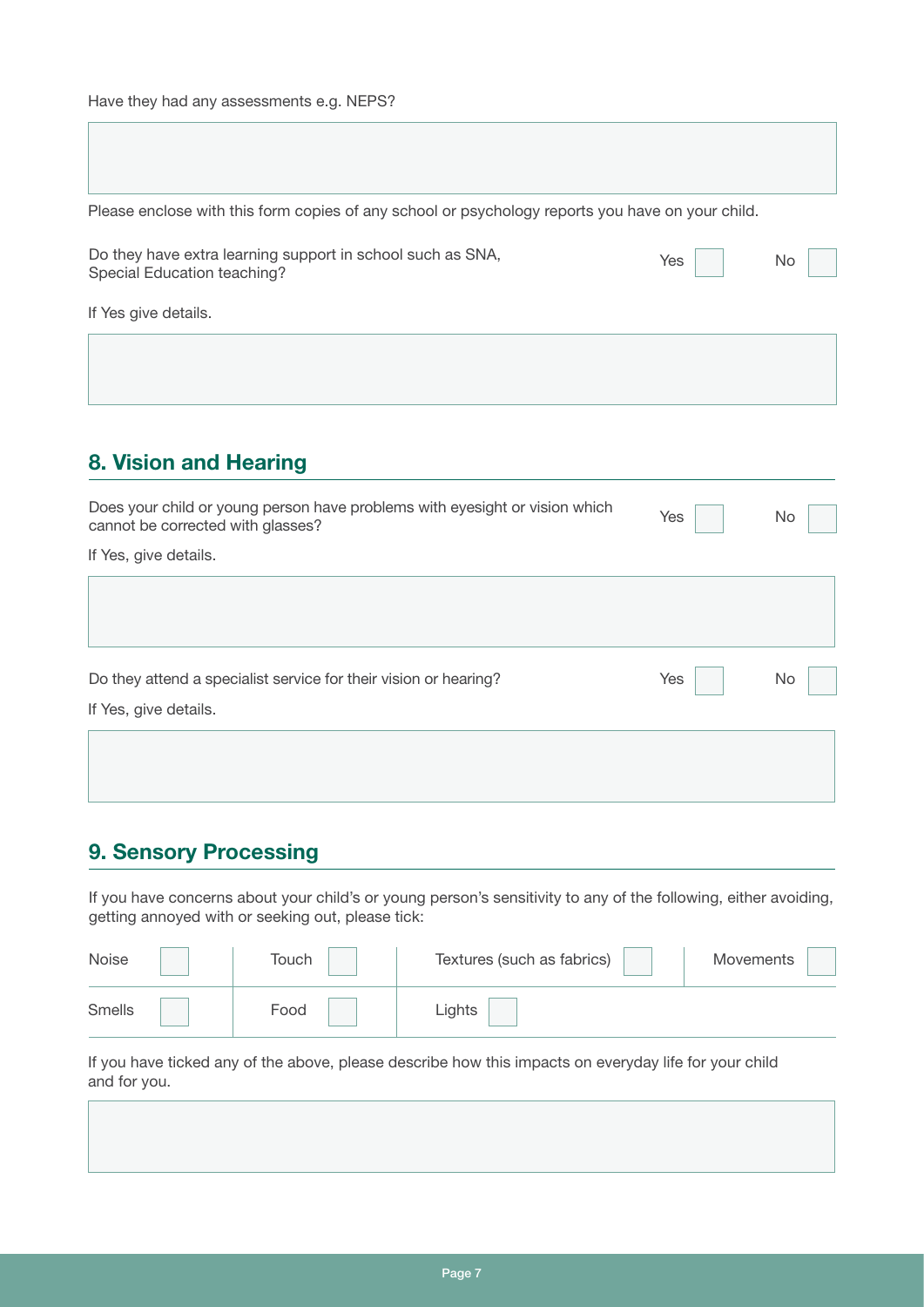## **10. Is there anything else you would like to tell us?**

Tell us what your child or young person enjoys and can do well, as well as those things they find difficult.

What is your main concern and priority?

# **Safety and Risk**

Are there any issues which are a significant risk to their health and wellbeing or that of others, such as physical injury to self or others, refusal to eat?

# **Please give details of who completed this form**

| Form completed by     |  |  |  |  |
|-----------------------|--|--|--|--|
| Relationship to child |  |  |  |  |
| Contact details       |  |  |  |  |
| Date                  |  |  |  |  |